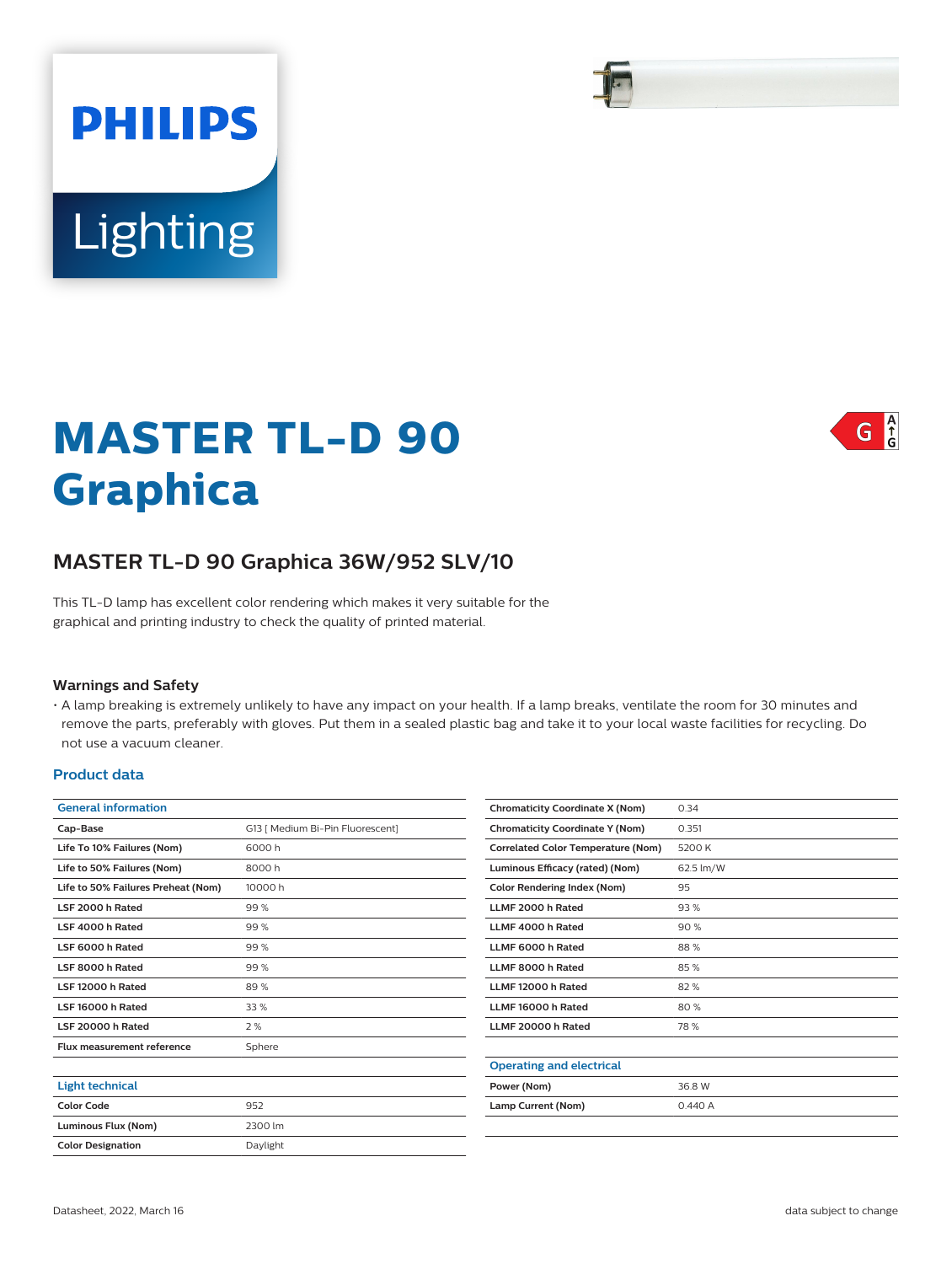# **MASTER TL-D 90 Graphica**

| <b>Temperature</b>               |                  |  |  |  |  |  |
|----------------------------------|------------------|--|--|--|--|--|
| Design Temperature (Nom)         | $25^{\circ}$ C   |  |  |  |  |  |
|                                  |                  |  |  |  |  |  |
| <b>Controls and dimming</b>      |                  |  |  |  |  |  |
| Dimmable                         | Yes              |  |  |  |  |  |
|                                  |                  |  |  |  |  |  |
| <b>Mechanical and housing</b>    |                  |  |  |  |  |  |
| <b>Bulb Shape</b>                | T8 [ 26 mm (T8)] |  |  |  |  |  |
|                                  |                  |  |  |  |  |  |
|                                  |                  |  |  |  |  |  |
| <b>Approval and application</b>  |                  |  |  |  |  |  |
| <b>Energy Efficiency Class</b>   | G                |  |  |  |  |  |
| Mercury (Hg) Content (Nom)       | 2 mg             |  |  |  |  |  |
| Energy Consumption kWh/1000 h    | 37 kWh           |  |  |  |  |  |
| <b>EPREL Registration Number</b> | 423527           |  |  |  |  |  |

| <b>Product data</b>                  |                                        |  |  |  |
|--------------------------------------|----------------------------------------|--|--|--|
| Full product code                    | 871150088864825                        |  |  |  |
| Order product name                   | MASTER TL-D 90 Graphica 36W/952 SLV/10 |  |  |  |
| <b>EAN/UPC - Product</b>             | 8711500888648                          |  |  |  |
| Order code                           | 928044795081                           |  |  |  |
| <b>Numerator - Quantity Per Pack</b> |                                        |  |  |  |
| Numerator - Packs per outer box      | 10                                     |  |  |  |
| Material Nr. (12NC)                  | 928044795081                           |  |  |  |
| Net Weight (Piece)                   | 135.000 g                              |  |  |  |
| <b>ILCOS Code</b>                    | FD-36/53/1A-E-G13                      |  |  |  |
|                                      |                                        |  |  |  |

## **Dimensional drawing**

| Product          | $D(max)$ A (max) | B (max)                                 | B (min) | $C$ (max) |
|------------------|------------------|-----------------------------------------|---------|-----------|
| MASTER TL-D 90   | 28 mm            | 1199.4 mm 1206.5 mm 1204.1 mm 1213.6 mm |         |           |
| Graphica 36W/952 |                  |                                         |         |           |
| <b>SLV/10</b>    |                  |                                         |         |           |
|                  |                  |                                         |         |           |

## **MASTER TL-D 90 Graphica 36W/952 SLV/10**

## **Photometric data**

µ W per 5 nm per Im 500 µ W per 5 nm per lm 400 300 200 100 700 λ nm 300 400 500 600

**LDPB\_TL-D9HCR\_950-Spectral power distribution B/W**

**LDPO\_TL-D9HCR\_950-Spectral power distribution Colour**